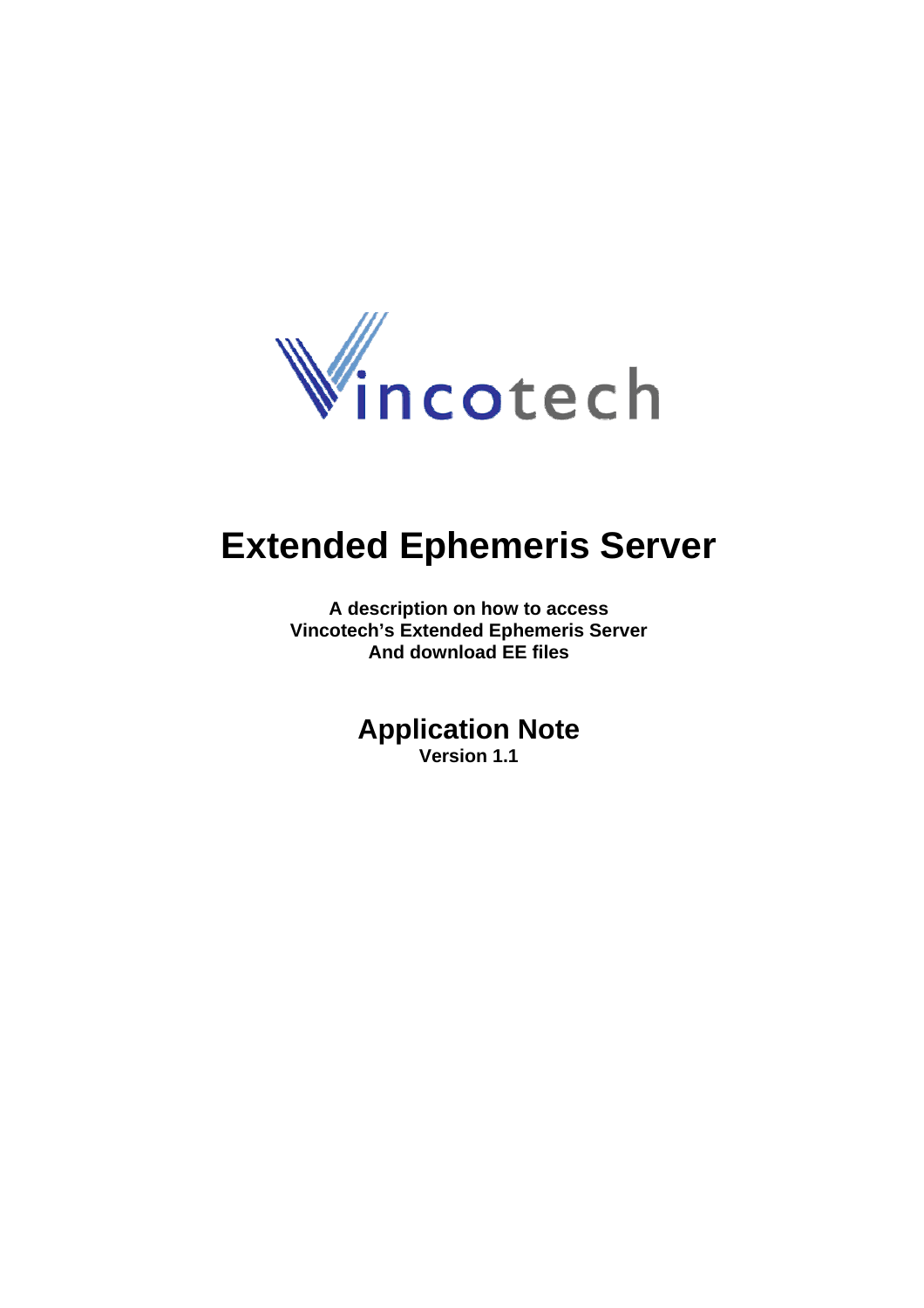

# **Revision History**

|     | Rev. Date        | <b>Description</b>                   |
|-----|------------------|--------------------------------------|
| 1.0 | $ 01 - 15 - 10 $ | Release                              |
| 1.1 | $ 02 - 10 - 10 $ | Correcting wrong reference on page 6 |
|     |                  |                                      |
|     |                  |                                      |
|     | mm-dd-yy         |                                      |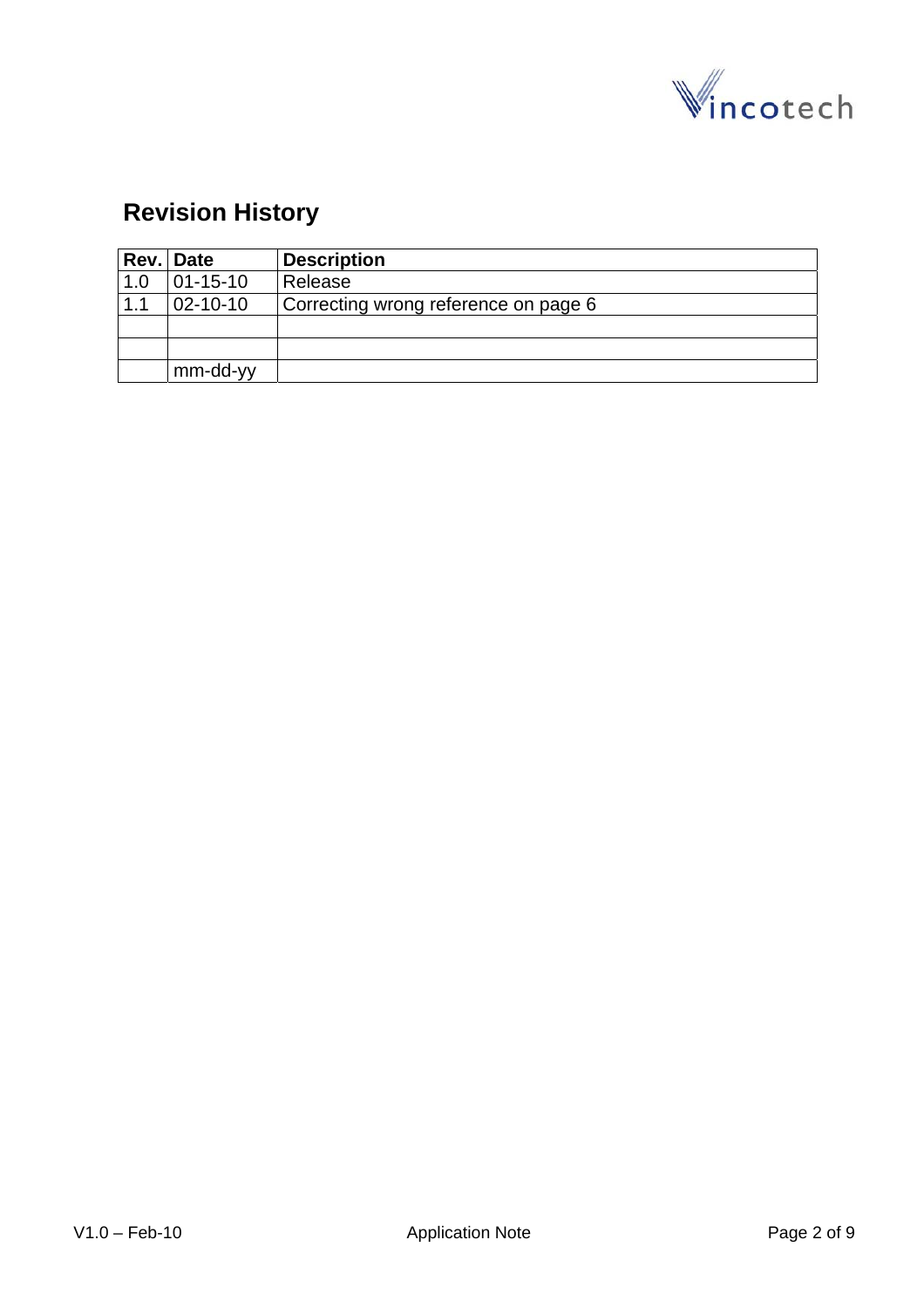

### **Disclaimer**

THIS DOCUMENT CONTAINS PROPRIETARY INFORMATION OF VINCOTECH GMBH. IT MAY NOT BE COPIED OR TRANSMITTED BY ANY MEANS, PASSED TO OTHERS, OR STORED IN ANY RETRIEVAL SYSTEM OR MEDIA, WITHOUT PRIOR CONSENT OF VINCOTECH OR ITS AUTHORIZED AGENTS.

THE INFORMATION IN THIS DOCUMENT IS, TO THE BEST OF OUR KNOWL-EDGE, ENTIRELY CORRECT. HOWEVER, VINCOTECH CAN NEITHER ACCEPT LIABILITY FOR ANY INACCURACIES, OR THE CONSEQUENCES THEREOF, NOR FOR ANY LIABILITY ARISING FROM THE USE OR APPLICATION OF ANY CIRCUIT, PRODUCT, OR EXAMPLE SHOWN IN THE DOCUMENT.

THE PRODUCT (HARD- AND SOFTWARE) DESCRIBED IN THIS DOCUMEN-TATION IS NOT AUTHORIZED FOR USE IN LIFE SUPPORT DEVICES OR SYS-TEMS WITHOUT THE EXPRESS WRITTEN APPROVAL OF VINCOTECH.

THIS DOCUMENT MAY PROVIDE LINKS TO OTHER WORLD WIDE WEB SITES OR RESOURCES. BECAUSE VINCOTECH HAS NO CONTROL OVER SUCH SITES AND RESOURCES, VINCOTECH SHALL NOT BE RESPONSIBLE FOR THE AVAILABILITY OF SUCH EXTERNAL SITES OR RESOURCES, AND DOES NOT ENDORSE AND IS NOT RESPONSIBLE OR LIABLE FOR ANY CONTENT, ADVERTISING, PRODUCTS, OR OTHER MATERIALS ON OR AVAILABLE FROM SUCH SITES OR RESOURCES. VINCOTECH SHALL NOT BE RESPON-SIBLE OR LIABLE, DIRECTLY OR INDIRECTLY, FOR ANY DAMAGE OR LOSS CAUSED OR ALLEGED TO BE CAUSED BY OR IN CONNECTION WITH USE OF OR RELIANCE ON ANY SUCH CONTENT, GOODS OR SERVICES AVAILABLE ON OR THROUGH ANY SUCH SITE OR RESOURCE.

VINCOTECH RESERVES THE RIGHT TO CHANGE, MODIFY, OR IMPROVE THIS DOCUMENT OR THE PRODUCT DESCRIBED HEREIN, AS SEEN FIT BY VINCOTECH WITHOUT FURTHER NOTICE.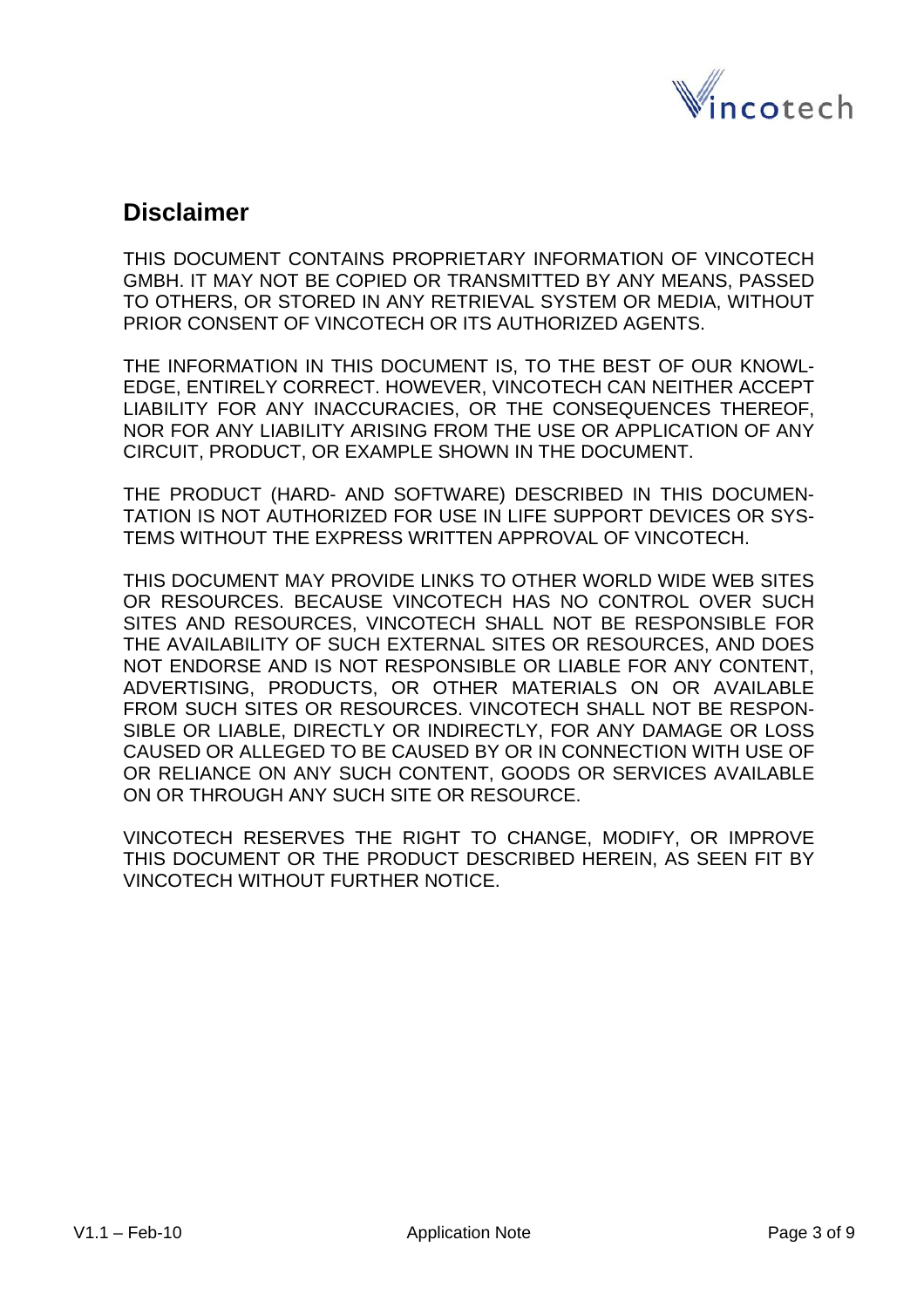

# **Table of Contents**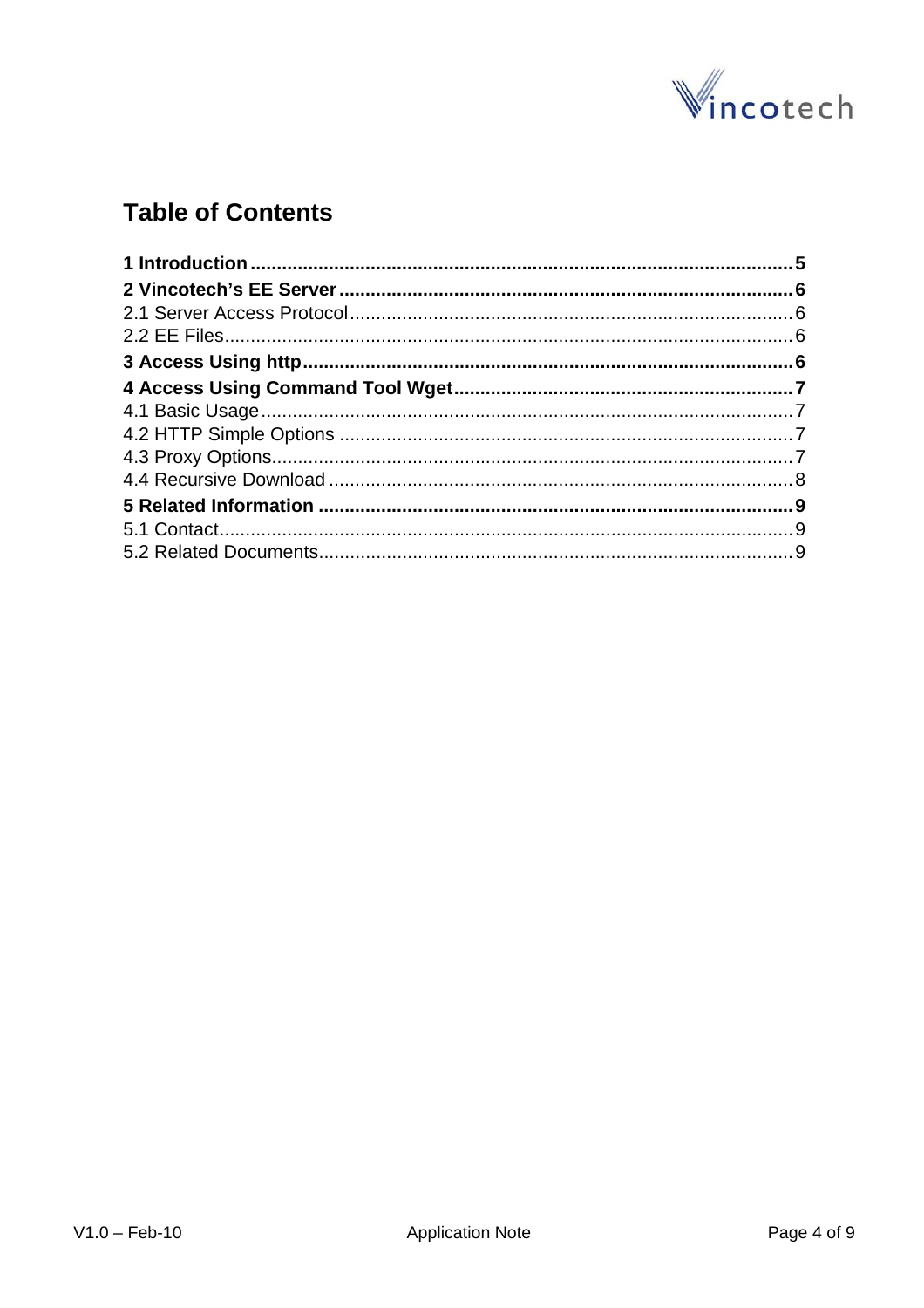

# <span id="page-4-0"></span>**1 Introduction**

This document describes the download of Extended Ephemeris (EE) data files from Vincotech's EE server to another server form where the files are made available to units in the field. The document covers the first part of a complete process of retrieving Extended Ephemeris (EE) data from Vincotech's EE server, transferring them to the units in the field and then finally loading the receiver with the EE data. The following picture gives an overview:



Figure 1: Overview of EE use

The first part "**Server Download**" is described in the following chapters. The second part "**Transfer Server to Unit**" is a custom specific implementation of a file transfer and storage. The overview shows GSM / GPRS as the transfer medium. Typically ftp could be used to transmit the file from a server to a unit in the field. The file can then be stored in flash, SRAM, on an SD card, with or without file system in the unit. Alternative transmission methods could be WLAN or simply via a direct serial (e.g. USB connection). The third part "**Loading the Receiver**" is finally covered by the application note "GPS AppNote EE Receiver Load" of the complete process is described.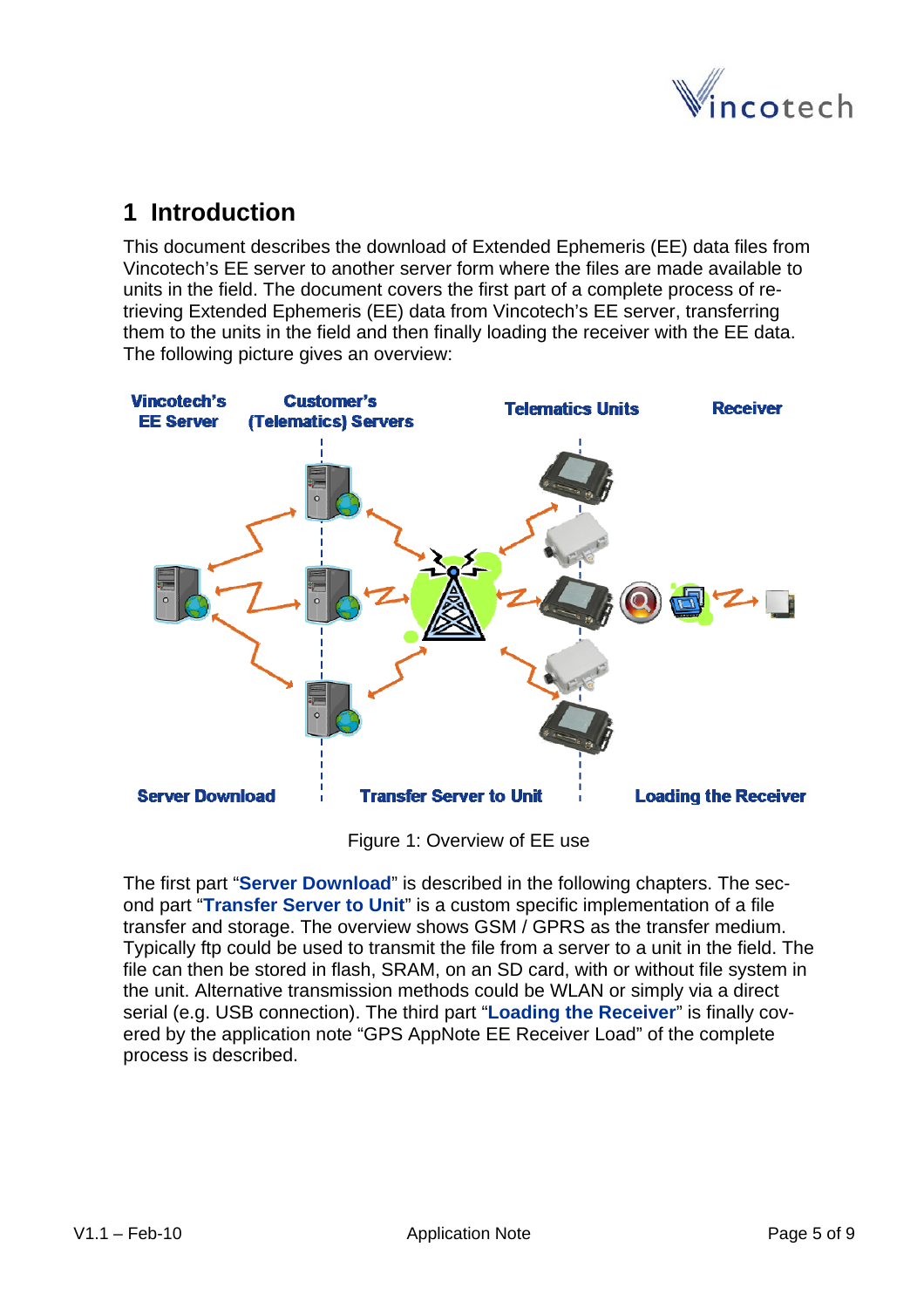

# <span id="page-5-0"></span>**2 Vincotech's EE Server**

The access to Vincotech's EE server is protected. In order to gain access to the server and therefore the EE data it is necessary to sign an

#### "**Extended Ephemeris Service Agreement**".

This is available through your sales representative or Vincotech directly (see "[5.1](#page-8-0) [Contact"](#page-8-0)). With this in place the customer will receive a User Name along with a Password to enable access (see ["3 Access Using http"](#page-5-0)).

### **2.1 Server Access Protocol**

Vincotech's EE Server is an http access server. Therefore EE data can be downloaded using any Internet browser or other web download tools like the known free software *Wget* (GNU Wget from GNU Project).

In order to be able to access the server a User Name along with a Password are required.

### **2.2 EE Files**

There are 4 files provided on the server:

- packedDifference.f2p1enc.ee
- packedDifference.f2p3enc.ee
- packedDifference.f2p5enc.ee
- packedDifference.f2p7enc.ee

The figures 1 through 7 in the file names show the length of the prediction period of the EE data, i.e. one through 7 days. File sizes are accordingly from about 10 kByte to about 70kByte.

## **3 Access Using http**

The EE data are located in

#### *http:// 80.237.169.106/ee-data*

Registered users can download EE data by accessing the above mentioned URL. On accessing the URL a window for user authentication will pop-up.

Another form to access data without a pop-up window is

#### *http://user:password@80.237.169.106/ee-data*.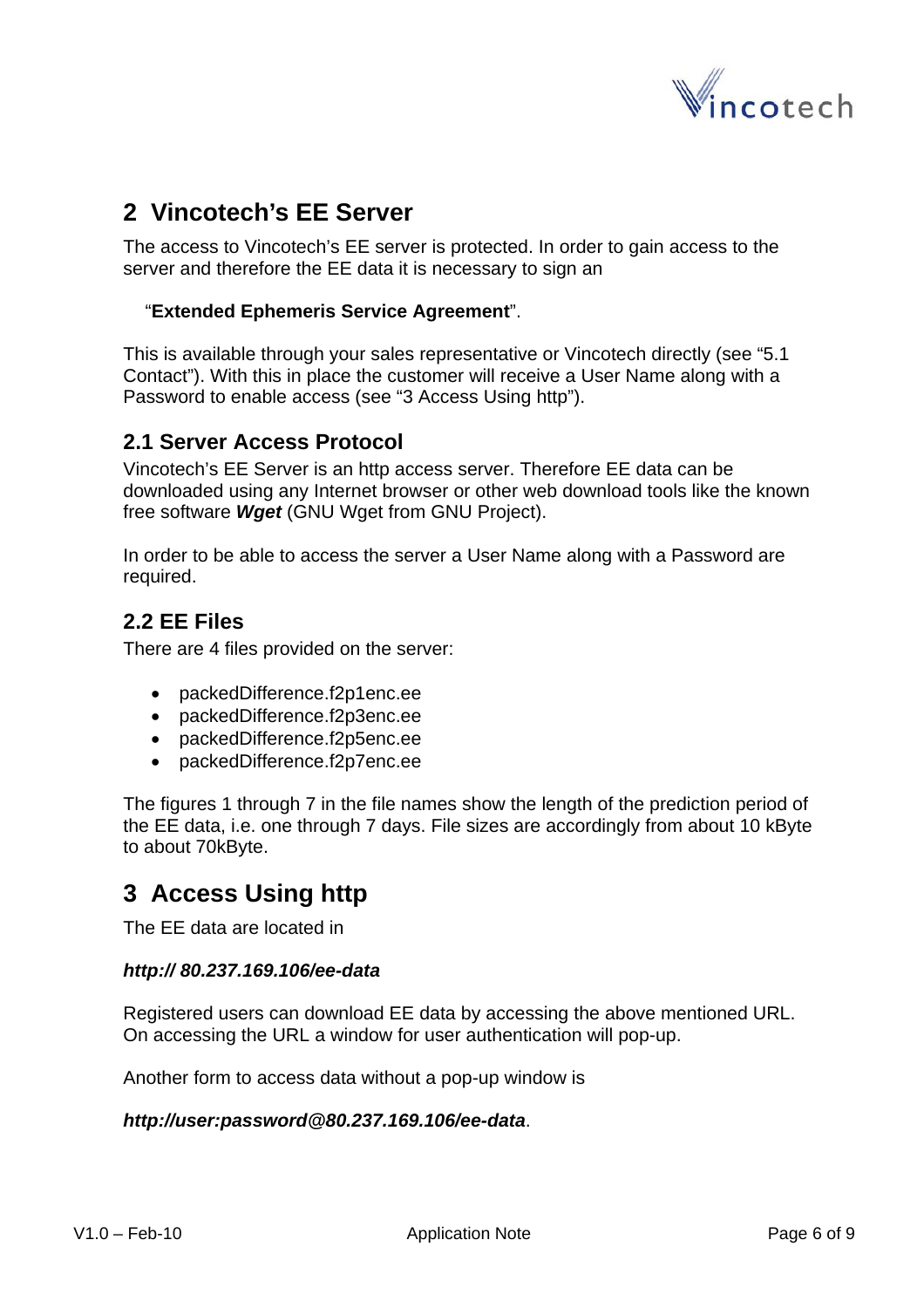

# <span id="page-6-0"></span>**4 Access Using Command Tool Wget**

Besides downloading files manually using an Internet browser, a more sophisticated (and automated) way is to use the *Wget* tool. This can be configured to be executed within a script to access data automatically as a scheduled task.

*GNU Wget 1.11.4* is used in the following examples.

### **4.1 Basic Usage**

wget [OPTION] [URL]

*wget --help* Print a help message *wget --version* Display the version of Wget

### **4.2 HTTP Simple Options**

--http-user=user --http-password=password

Download a file from the location URL using user authentication. *wget http://80.237.169.106/ee-data/filename --http-user=user --http-password=password* 

or another syntax: *wget http://user:password@80.237.169.106/ee-data/filename*

### **4.3 Proxy Options**

--proxy-user=local user --proxy-password=local-password

First set the URL of the proxy server in the **http\_proxy** environment variable.

```
For a DOS shell command: 
set http_proxy=http://<proxy_server:port>
```
For another shell it could look like: *export http\_proxy=http://<proxy\_server:port>*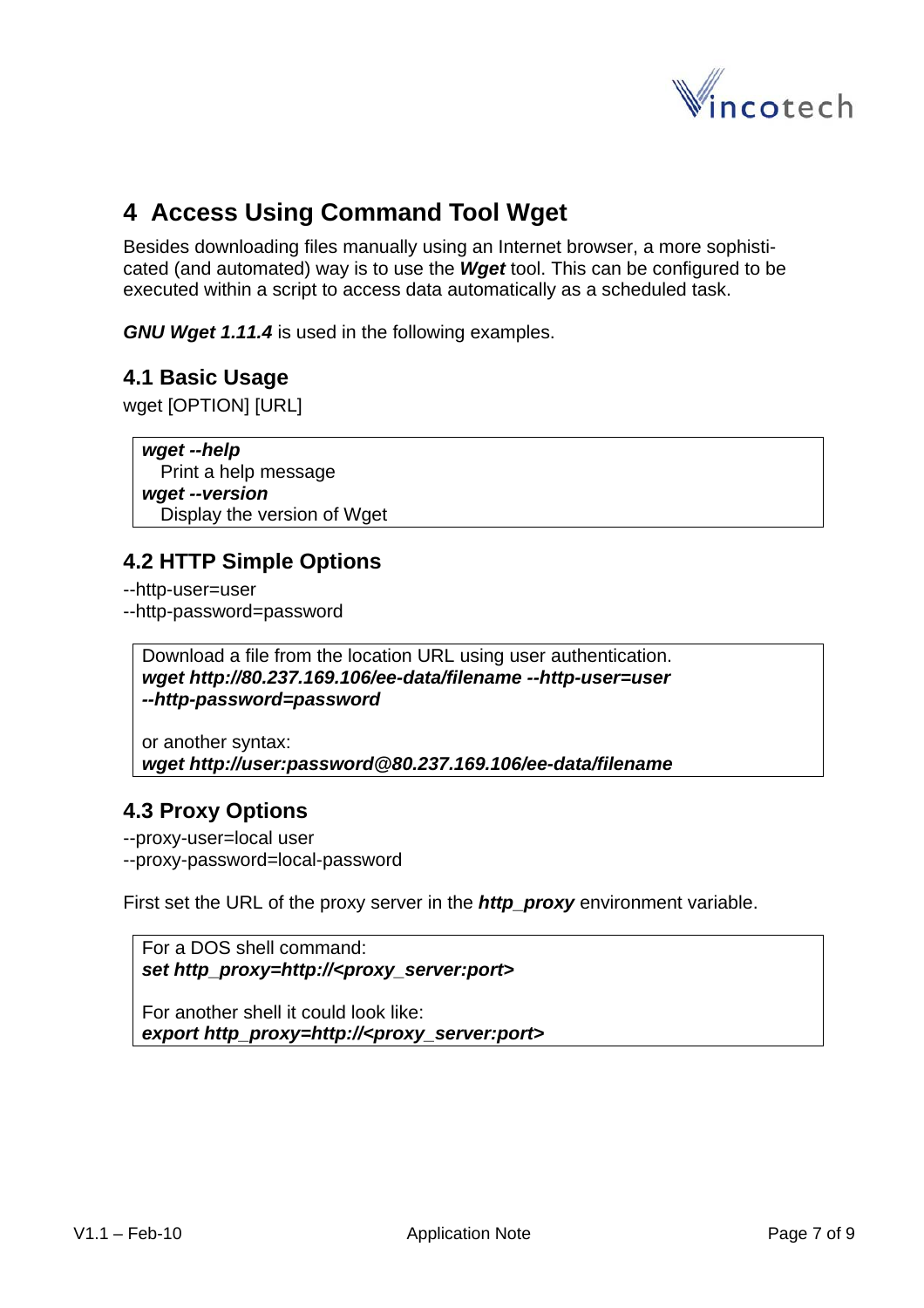

<span id="page-7-0"></span>Then access the EE server by including the local authentication as well.

```
wget http://80.237.169.106/ee-data/filename --http-user=user 
--http-password=password --proxy-user==local_user 
--proxy-passwd=local_password
```
or

```
wget http://user:password@80.237.169.106/ee-data/filename 
--proxy-user==local_user --proxy-passwd=local_password
```
### **4.4 Recursive Download**

GNU Wget is capable of traversing parts of the web in order to download a bunch of files similar if using wildcards.

- --r recursive retrieving
- --A lists of file name suffixes or patterns to be accepted

Download all \*.ee file from URL: *wget -r -A ee http://user:password@80.237.169.106/ee-data/*